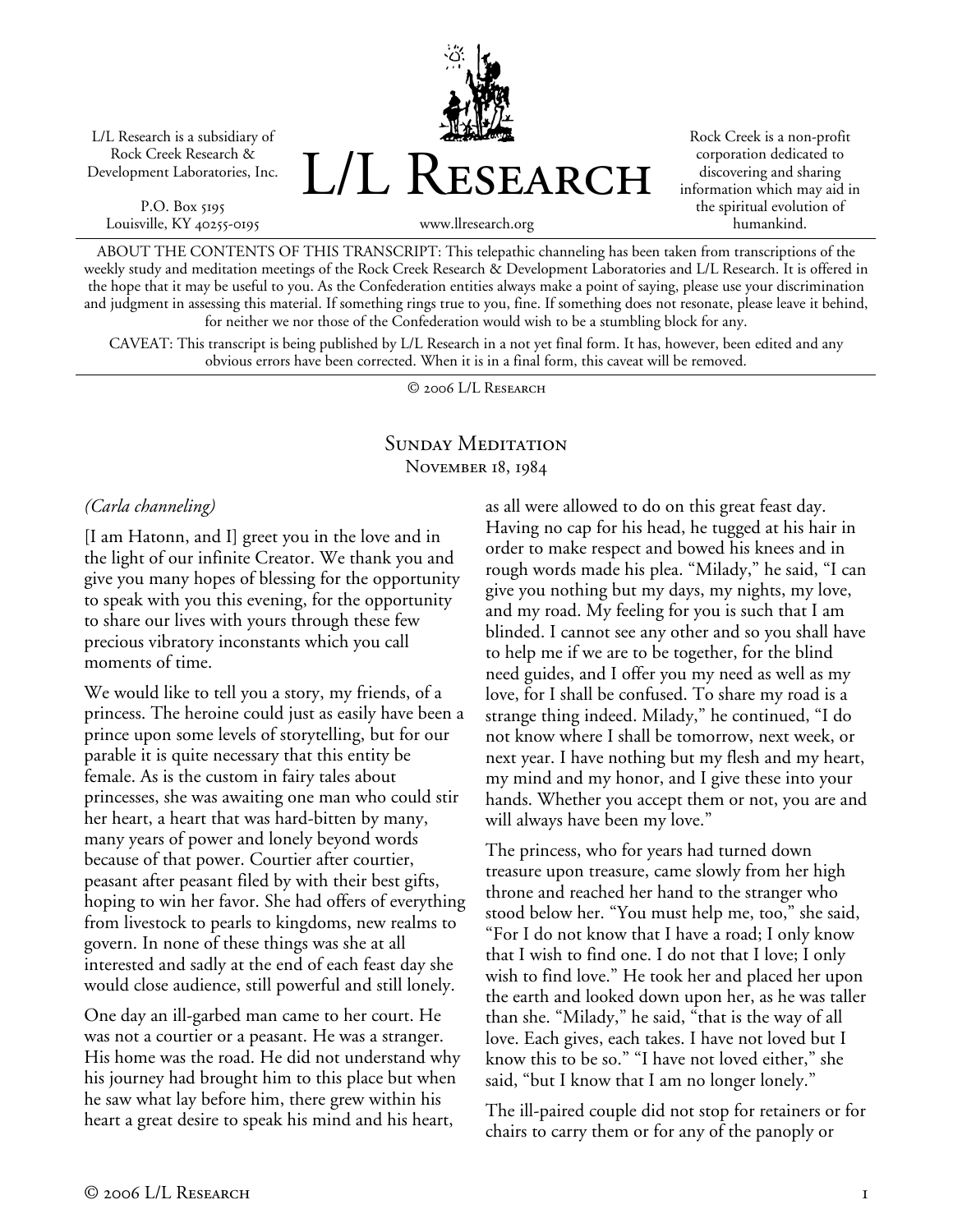pomp of her circumstance, for that was not his road. They began to walk, and within the hour they were out of sight even to the keenest eye of those in the kingdom at the great fair. Strangely enough, this princess and this stranger were never seen again. Though many told of her years of coldness and haughtiness, there were none to sing the praises of her love, for as she became open to love, just so she became invisible to a great deal of that which mortals may see and mortal ears may hear.

My friends, it is a great folly, or so it seems to be, encased in such flesh as you experience in your density. You feel clumsy and awkward, and so you are, compared to higher density bodies. You feel numb and unable to see the larger picture, and this is so compared to the awareness available at other levels of vibration. Yet yours is the splendor of giving the true generosity that only comes when you truly cannot see and cannot hear the divine but only have faith that there is such a thing as divine love.

In your illusion, may we say that you tend to undervalue your contributions to others. The least of those among you contributes in a vital way. It is not a conscious contribution in many cases, but the contribution of flesh within which a consciousness has been placed, so precious that to think it could be broken as the human body is broken is almost not to be thought, not to be accepted, not to be tolerated. This precious consciousness, you say to yourself, cannot possibly be part or parcel of this flesh. Yes, my friends, you are inextricably bound about the cells of your third-density chemical body. All your acts will be those of men incarnate, men who pour out the blood of heart or mind or will or body without knowing the truth. The chances for courage, for polarizing, for serving, for allowing your flesh to become bread for others, are enormous. How little you value yourselves or your circumstances compared to the reality as we see it. If someone gave you a perfect stone—this instrument's mind does not know precious stones well; we see in her mind diamonds, rubies, emeralds—someone gave you a perfect emerald, and then told you to swallow it and wear it within your body, you would think that man to be mad. And yet that is your consciousness perfect jewel, a jewel of perfect shape. Not tossed thoughtlessly into a body, but placed with care, with love, with wisdom, into flesh that you may pour out your life beautifully if you wish, having nothing

more to go on than deep-felt feeling that this is your road.

You see, my friends, we must many times use females for those who receive and males for those who offer, for that is the archetypical nature of your sexuality. In actuality, each of you is both receptor and giver, taker and nurturer. Never doubt your worth to those about you. Never doubt that your nurturing is questionable any more than you doubt that there is a land in which princes and princesses have grand fairs.

Where did these thoughts come from if there is not a level of knowledge which tells you about yourself? We offer this teaching to you in humility and are so grateful for the opportunity to speak with you. That is all. We can only repeat again and again: O what treasure lies within your bones, what beauty of spirit shines from loin far up into the heavens. There is no distinction, there is no being cut off. The illusion seems to cut you off, but you are a treasure indeed, each of you, just as you are. And in the flesh you shall learn twenty, nay one hundred times better to serve, to love, to give and to accept, to take, to receive. Love is completing circuits; it is not necessarily giving.

We close this circuit and relinquish this instrument at this time. Please be aware that our use of the word love especially is inaccurate, and our sayings, as always, are only as important to you as they are helpful. We are those of mortal opinion who know nothing for sure. We have only walked the road a bit ahead of you. What road is that, my friends? Keep walking, my friends. You shall see and it shall be a joyful thing. I am Hatonn. I leave you in the love and in the light of our infinite Creator. Adonai, my friends. Adonai vasu borragus.

### *(Jim channeling)*

I am Latwii, and I greet you, my friends, in the name of the one infinite Creator. We greet you in love and light. We are privileged to speak to you once again, and offer our humble service. Our attempts to answer your queries are but meager efforts but the one Creator resides in each and makes itself known in such a manner. May we attempt the first query, my friends?

**L:** Latwii, the intensity of the spirit of power tonight seems to be unusually high. Is there a reason for this?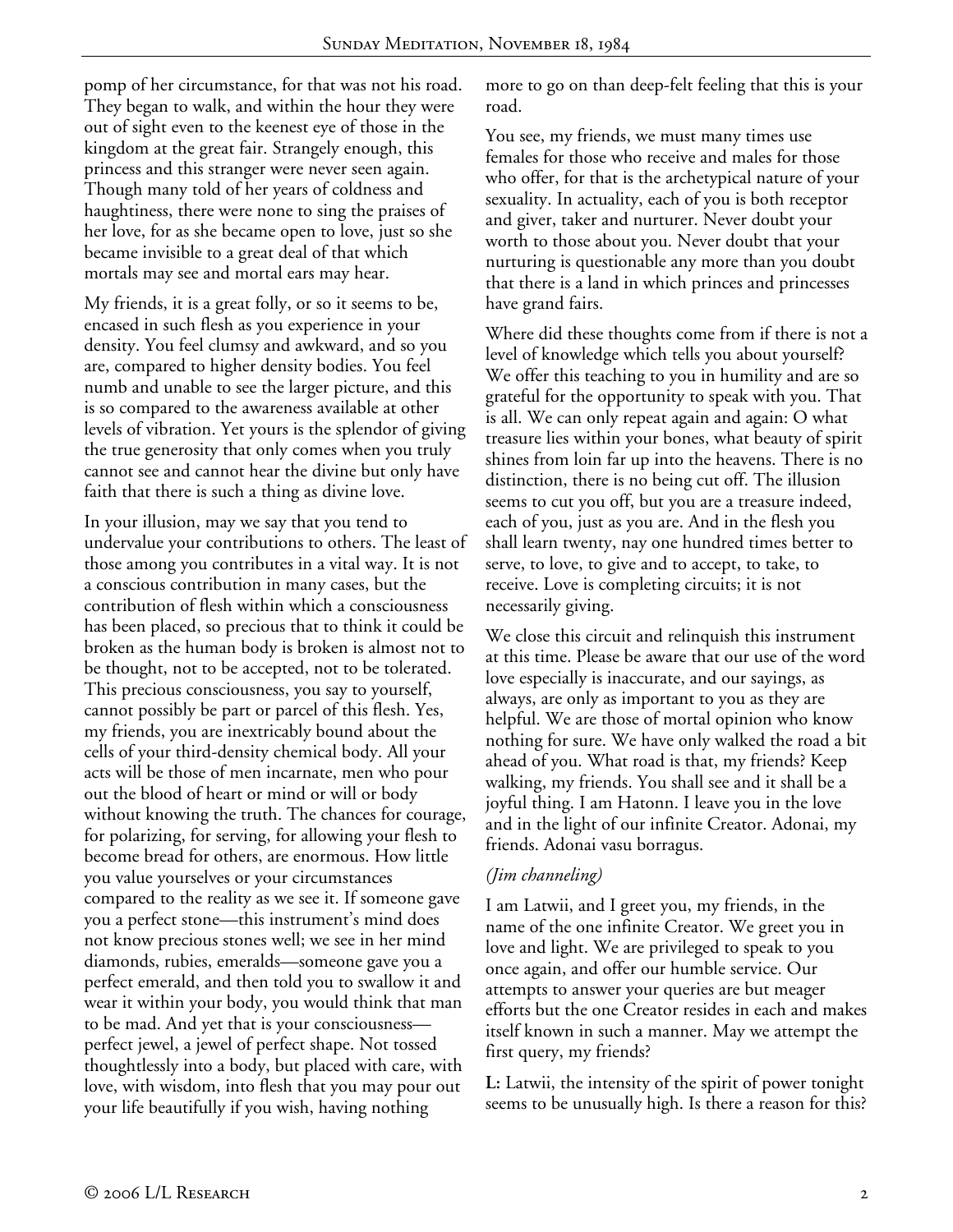I am Latwii, and am aware of your query, my brother. This evening this small group has purified its desire to seek what you call the truth in a way which is galvanized, shall we say, by the passing of a brother. It is often the case in such a traumatic situation that those left behind will seek with ever more dedication the riddles and mysteries of the life which seems to have ended for one close. Yet each knows that the life continues and therefore redoubles the effort to make, shall we say, sense of it all.

May we answer you further, my brother?

**L:** Yes. One further question. When Christ was crucified, he made the statement, "My God, my God, why hast Thou forsaken me?" To whom did he speak and what did he mean by this?

I am Latwii, and am aware of your query, my brother. The one known as Jesus the Christ was a mortal, as are all who walk your planet, yet this mortal was the one Creator which had uncovered levels of its being that few upon your planet have approached. As its life pattern reflected more and more that indwelling power and beingness of the one Creator, the path laid out for this entity became clear to it, and this entity then followed that path with great dedication. The path ended in this incarnation for this entity upon that cross, and it spoke as a mortal those words asking the one Creator why it needed to fulfill that destiny, shall we say. For even unto this entity who had realized much of its beingness there remained a mystery as to why the story needed an ending of such a nature that would require it to be nailed to a piece of wood to hang upon and be mocked by many as it gasped its last breaths in physical pain. Yet this entity was lifted up by its own faith in that one Creator which it had found within its being and had attempted to reveal to those who had eyes to see and ears to hear.

May we answer you further, my brother?

**L:** No, you have given me food for thought, I thank you.

I am Latwii. We thank you, my brother, as always. Is there another query at this time?

**Carla:** I have a question, but first I would like to challenge you in the name of Christ, not because l think you aren't great, but because I have an important question to ask you. I challenge you in the name of Christ. Do you come in the name of Christ, Jesus Christ, my Savior?

I am Latwii, and, my sister, we come in the name of Jesus the Christ, the entity of whom we have just spoken. We come in the name of the Christ consciousness, and all those great masters who have sought the one Creator in the positive sense. We appreciate your challenge and applaud your devotion to the one known as Jehoshua.

May we attempt your query, my sister?

**Carla:** Yes. It's been on my mind that the Ra work may not be finished. I have in mind two people which after what I would consider a rather long period of training together would be able to function with questioning. My questions, therefore, will be split up. First of all, is it possible for you to give any information of this kind?

I am Latwii, and am aware, my sister, of the nature of your queries. We may say that we can speak in general terms, for in this instance the query about that which most definitely affects your future.

**Carla:** All right, one thing at a time. Is it possible that the two entities that I have in mind, the one known as Jim and I, could reach, sustain and thrive, all except for me, with the level of harmony, health, tranquility and unity that Don, Jim and I experienced that was the basis for the Ra contact? I realize that the instrument knows absolutely nothing about this. This was on purpose, and I would like to say to the instrument, I'm sorry, but I didn't think it would be wise to tell you what I was thinking. I wanted to go into it on a more general point of view.

I am Latwii, and am aware of your query, my sister, and it is fortunate that this instrument was not notified beforehand of these queries, for we are sure that it would have been most difficult for it to stand aside should it [have] had previous warning. We can suggest that the level of harmony that is possible for you and this instrument to achieve is a level which can easily approach that experienced by you and the one known as Don, for it is easier to harmonize fewer energies than many energies. Yet there is a certain level or number of entities necessary to do the kind of work of which you speak.

May we answer you further, my sister?

**Carla:** Yes. The question was, could these four people sustain that level of harmony and thrive both physically, mentally and emotionally? And the reason I said forget me was that I come in with so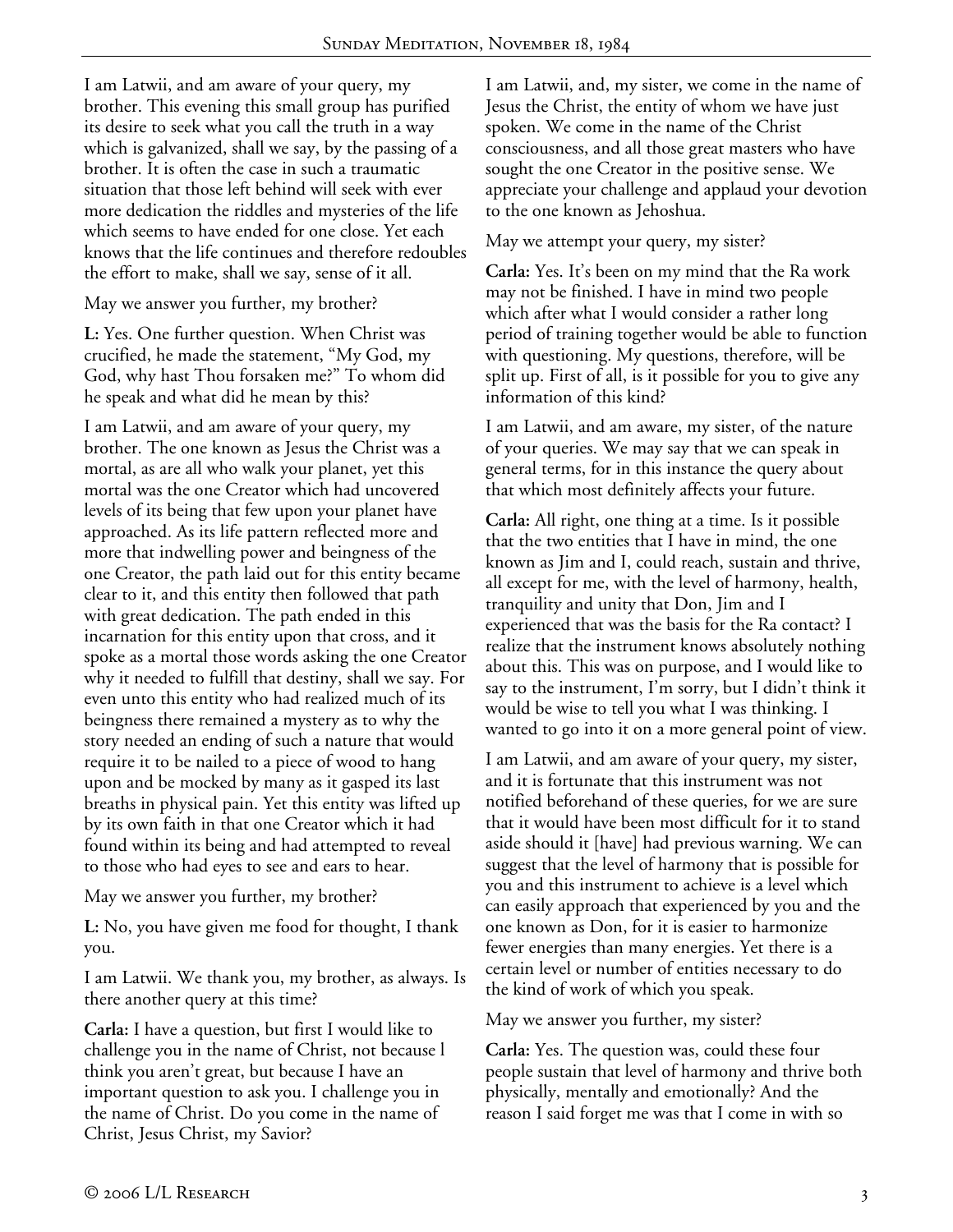many physical handicaps that it would skew the answer. Everybody else is healthy.

I am Latwii, and we fear that we are not aware of salient portions of your query. We are unaware of entities other than the one known as Jim and yourself. May we ask for clarification, my sister?

**Carla:** I do not wish to say these names out loud. Is it acceptable if I think them?

I am Latwii. This is quite acceptable, my sister.

**Carla:** I shall do so now.

I am Latwii, and we are grateful that you mentioned that you were going to think of these entities. We appreciate hints. Now to your query, my sister. We see that these entities which you have spoken of before are entities which indeed generate and sustain great amounts of harmonic resonance, and are entities which could with great effort and dedication achieve the level of harmony which would approach that previously experienced in the contact with those of Ra. Whether this harmony would be of the proper pitch is not that which we can either affirm or predict, for the future is most unknown even to those who can see its possibilities.

May we attempt further response, my sister?

**Carla:** Can you say whether the higher selves of these four beings made agreements to do Ra work before incarnation if necessary?

I am Latwii, and am aware of your query, my sister. We find that there have been agreements made by each of these entities to work in this particular type of contact. The agreements provided for various, shall we say, alternatives or backup probabilities. Whether these can be instituted and manifested is the mystery which lies before you.

**Carla:** Okay. So, let me see. I've gotten so far that I have identified the proper people as far as agreements made before birth, and that part of our agreements were that we would be free to attempt to reach a level of harmony necessary to sustain the Ra workings. Am I correct up to this point?

I am Latwii, and am aware of your query, my sister. We can correct it only by inserting the modifier "some" of these people, rather than "the" people.

**Carla:** Okay. Now that brings me to my next deep hunch in a series of deep hunches I've been working with all this weekend. I have a deep hunch that one

of these people is absolutely necessary to the group as a battery for the questioner, for the questioner could not do the work without the battery, without the life energy of this person being involved, I guess, in terms of what Hatonn just said, without the circuit being closed between those two people, so that in essence you would have three people and a battery for that third person.

I am Latwii, and am aware of your query, my sister. We can suggest that though there may be a specific entity that is capable of serving in the capacity of what you have called a battery, there may be others who, in a joined fashion, may be able to serve in the same capacity.

## May we answer you further?

**Carla:** Well, that surprises me. I would think there would only be one battery for this particular person. Okay. I would think that the training period would probably be …

# *(Side one of tape ends.)*

# *(Jim channeling)*

I am Latwii, and we shall attempt the answer to your query at this time, my sister. We can suggest that the period known to you as a year is a relatively sufficient amount of time during which the energies of each entity may find the ability to harmonize in a manner which then readies the path and the work. We can suggest that this period of time is not fixed but needs to be prolonged enough that the honest and clear communication is effected. There is great politeness and concern among even the gentlest and most eccentric of entities. This veneer needs to be penetrated in order that even at the lowest ebb of compassion and wisdom the entities are able to maintain a stable harmony.

May we answer further, my sister?

**Carla:** Yes, sorry you guys, I hope I'm not going … I would assume that although at the beginning it would actually aid us to use mild mind-altering drugs—I'm speaking of marijuana—that a month before we began work we would have to swear off and stay off. Is that correct?

I am Latwii, and am aware of your query, my sister. In this instance we cannot serve as the doctor making a prescription, even in the negative sense. We find that the information which can provide answer to this query is known to this group.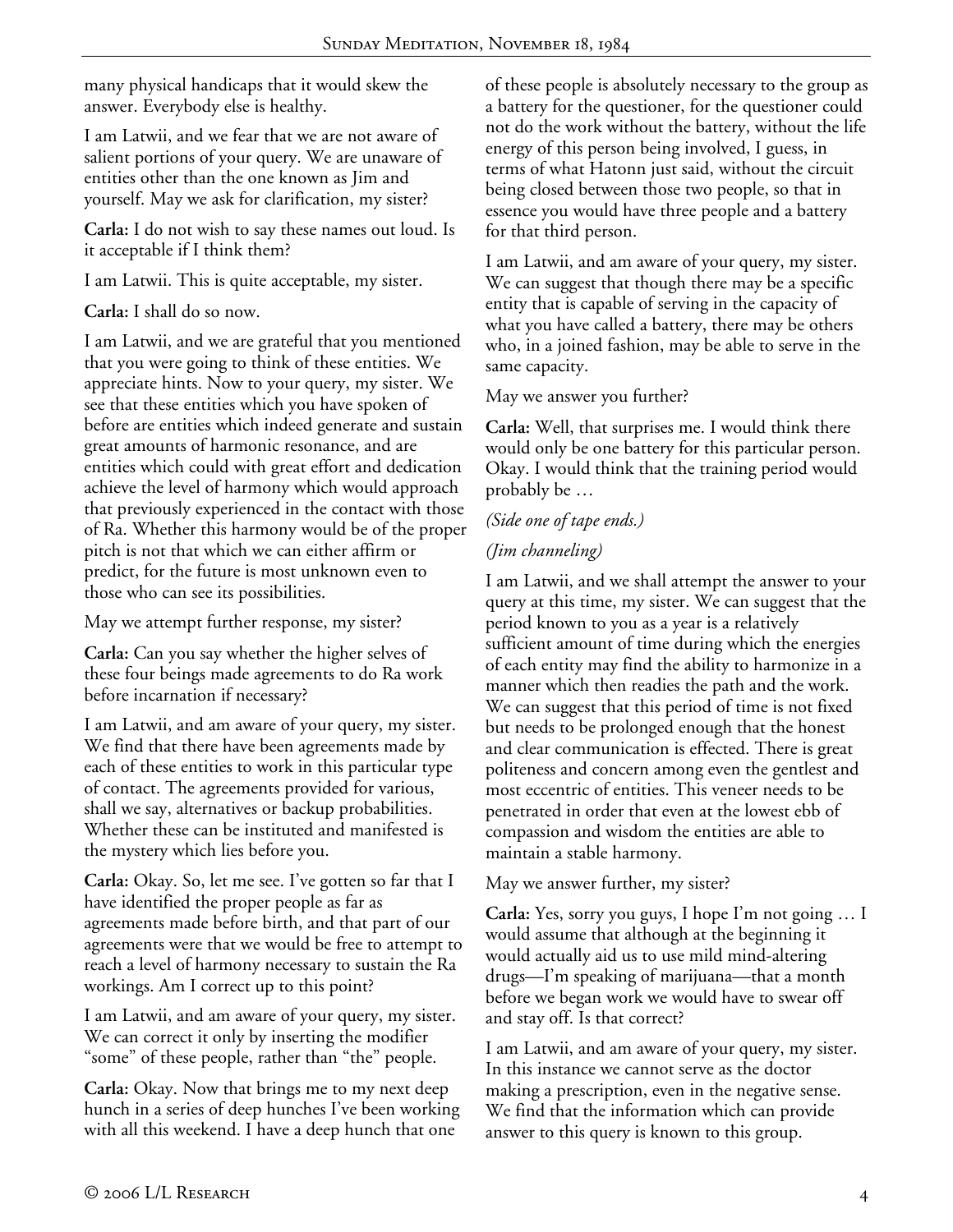## **Carla:** Okay.

May we attempt another query, my sister?

**Carla:** Okay. Well, this is the biggie, all right? Is it, in your opinion, at all important that there be more Ra work done? Or is it instead better for us to realize that there are other things to do that we have not yet done. I'm thinking specifically of the fact that we got a new contact from Yadda recently that alerted me to the knowledge that, of course, it is a crowded universe, which I say a lot, but sometimes I don't pay attention to what I say, and it's possible that the Ra work is finished. If it is possible for you to give me your human opinion, I would be interested in anything you had to say on that point.

I am Latwii, and am aware of your query, my sister. Well, now. In our best human opinion may we suggest that the future has within it a great panoply of possibilities. May we suggest that the most important ingredient for realizing any possibility is the simple desire to be of service without a dedication to what that service shall be and how that service shall result.

We can see a future in which you begin again that which has become known as the Ra contact.

We can see a future in which there is no such contact, yet there is great work possible in furthering the information which has been gathered and continuing the meetings which have been ongoing for a great portion of your time.

We see possibilities in which new contacts are achieved and information therefrom disseminated.

We see a future in which each touches many individuals and speaks with compassion and inspiration of the One which indwells in all.

We see a future in which the being of each shines brightly as a beacon and illumines the darkness by its very being with no movement required at all.

We see a future in which each walks a path which is most appropriate, which is to say, that as one places a foot upon the ground and does so in a thoughtful manner centered upon the one Creator, it will therefore be as natural as breathing to place the foot upon the path, one foot after another, until the journey is traveled one step at a time.

We see a future in which all these things are possible, made possible by the firm desire to serve and the free desire for no particular outcome, for as the one Creator moves through each, the will of the one Creator shall be made known, and if each can remove its small self's will, then the will of the great One shall move through each as a channel, and shall carve its own pattern and write upon your thirddensity creation the words of illumination that inspire and provoke the seeking of those who dwell in darkness.

May we answer you further, my sister?

**Carla:** Yes. One last question. Can you weight without emotion the value of each of these paths as one being the most valuable or do you see them as equal?

I am Latwii, and am aware of your query, my sister. We see the equality of each path, yet we see the uniqueness and the power associated with each path as well. It cannot be said with certainty that to serve a few in a powerful manner is greater or lesser in service than to serve many in a lesser powerful manner. We see the one Creator in each entity awaiting that entity's seeking of it. We see many ways in which many entities may be inspired to begin that seeking. We see that a great variety of ways is available to each in this group to serve as shepherd, to radiate the love and light to those who hunger for this nourishment. We can only ask each to seek in meditation the answers which have been provided for each of you by your greater self, by your very own self as you planned this incarnation and as you hid various signposts along your various possible journeys. Know that each path contains in whole all that you hope to accomplish. If one tool is removed then another will take its place. Know that all is well. No turn will cause the seeker to be lost from that which is sought, for the one Creator waits not only at the end of each path but along each portion of each path, for it is the One who seeks Itself within Itself. There is none else.

May we answer you further, my sister?

**Carla:** No, Latwii. Thank you very much, and thank the instrument.

I am Latwii, and we thank you, my sister, for allowing us to provide our humble service. May we attempt another query at this time?

**L:** Latwii, excluding yourself, how many entities are in this room?